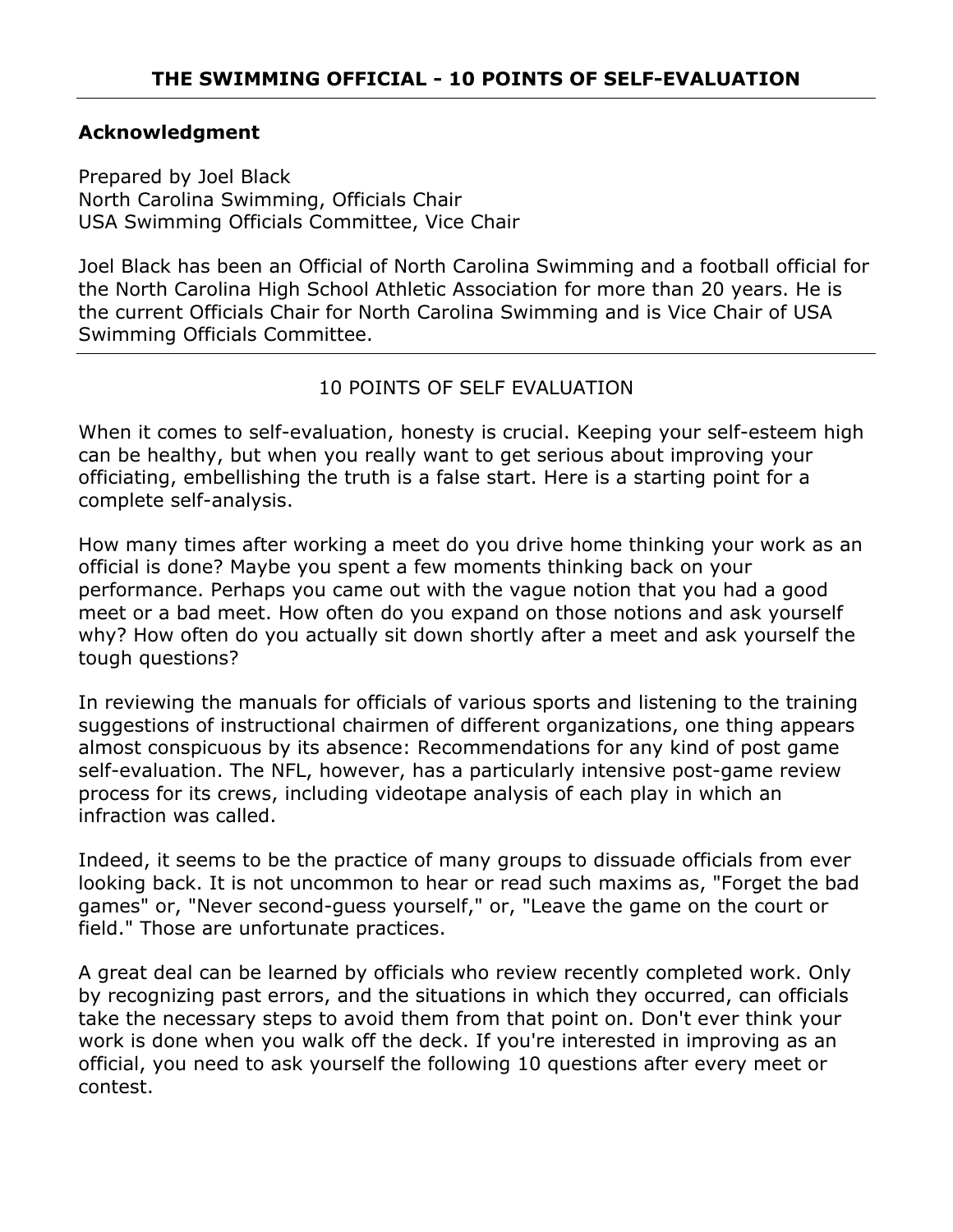Keep in mind that the purpose of the questions is to alert you to any undesirable tendencies in your work or situations that are particularly troublesome to you. As a result, any question answered "Yes" should be followed by the companion questions "Why?" and "In what situations?"

You can only answer the questions about yourself; others cannot answer them. No one but you has access to your experiences. For that reason, complete honesty is a must if these questions are to be of any value. Let's get started.

## 1. **DID I BLOW ANY CALLS?**

Blowing calls will always occur regardless of an official's experience and expertise. Officiating is simply not a perfectible craft. It is, however, inexcusable for an official to continue making the same kinds of mistakes or mistakes with the same frequency throughout his career. The purpose of selfevaluation is to eliminate certain kinds of errors and to reduce their overall frequency. By identifying your blown calls you can begin to learn why you blew them and how to avoid blowing the same calls in the future.

### 2. **WERE THERE ANY TIMES WHEN IT WAS FORTUNATE THAT I DIDN'T HAVE TO MAKE A CALL?**

In almost every contest there are situations (or potential ones) which could cause officials embarrassment if they were required to make a ruling. Fortunately, most lapses in concentration, improper positioning and failures to hustle go unnoticed by others (coaches excepted). You should not, however, ignore those lapses. Sooner or later such shortcomings will catch up to you.

# 3. **DID I DO EVERYTHING I COULD TO ENSURE A JUST OUTCOME?**

In every sport there is a great deal of latitude available for officials in the sanctioning of play. As a result, this arbitrary power could strongly influence (if not determine) the outcome of a contest. The best you can hope to do is to choose a course of enforcement that will be just and bring about a conclusion that reflects the relative performance by the participants. In other words, do not become a part of the competition.

## 4. **WERE MY CALLS/DECISIONS CONSISTENT?**

Want to drive coaches crazy and keep the spectators buzzing? Inconsistency will do it every time. In fact across all sports if you polled coaches you would find that officiating inconsistency is their largest concern. Inconsistent calls between officials, as well as relative inconsistency by a single official are problems.

## 5. **DID I FAIL TO MAINTAIN PROPER CONTROL AT ANY TIME?**

An important part of any official's job is to control the behavior of athlete, coaches and spectators so the meet can proceed in an orderly fashion. Arguments, spectator interference and other unexpected disruptions often endanger the likelihood of orderliness and proper conclusion. Anyone can be surprised and confused by new experiences, but each such situation should be used as a learning experience for future incidents.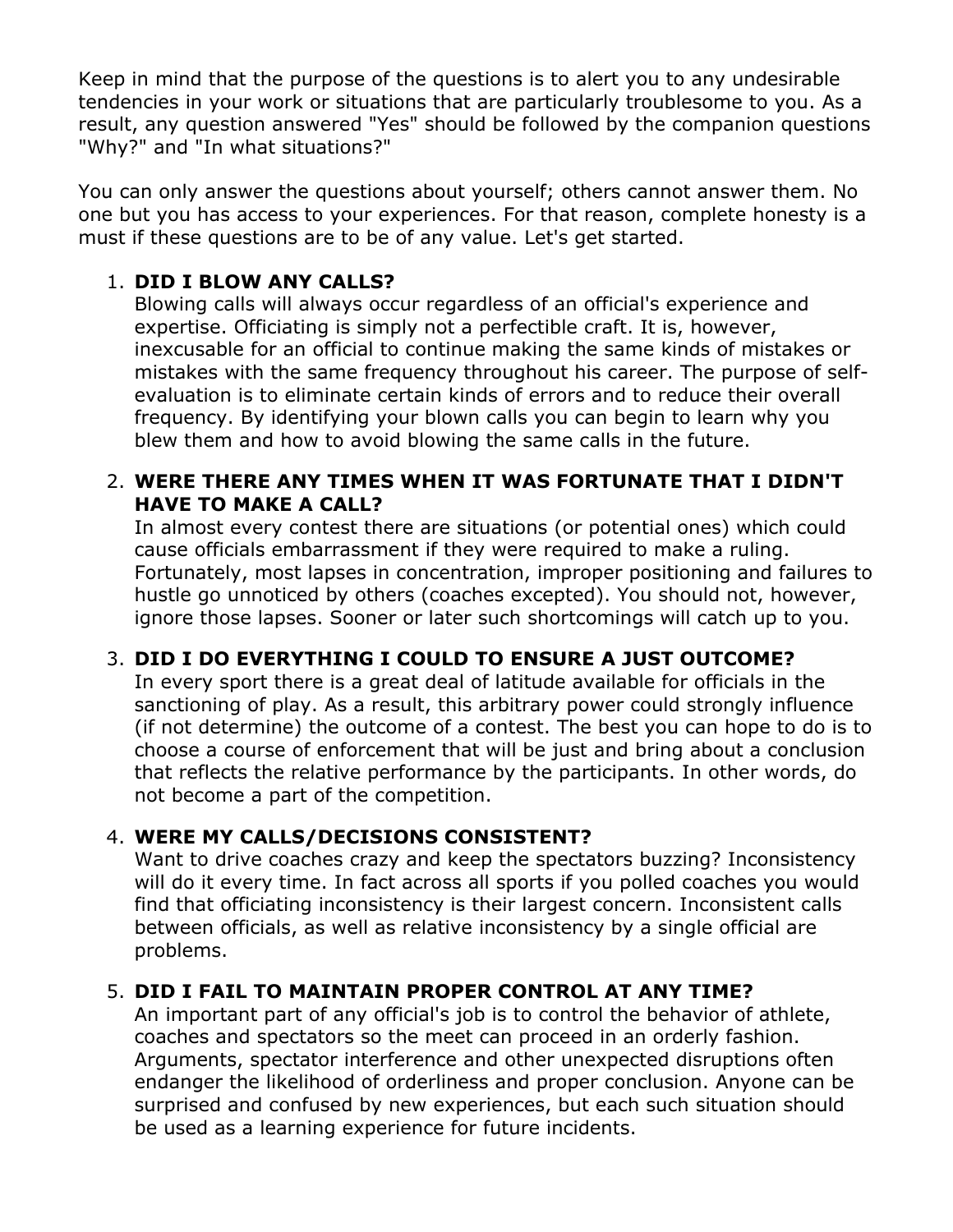## 6. **WHEN DID I FEEL MOST VULNERABLE TO OUTSIDE INFLUENCES?**

All officials experience situations in which their confidence and independence waxes and wanes. That is a normal response to an activity that relies so heavily upon subjective judgment. It is important, however, for you to know when you are most vulnerable so that necessary steps can be taken to keep those influences in a proper perspective. By identifying when you are most susceptible to those outside influences, you can bear down with a little discipline and follow your own course.

### 7. **WERE THERE ANY SITUATIONS WHERE I AVOIDED OR USURPED RESPONSIBILITY FOR A RULING AT THE EXPENSE OF ANOTHER OFFICIAL?**

It is a human tendency to avoid potentially threatening situations while seeking those that are likely to be rewarding. You should be careful, however, of any action that might reflect badly upon a brother or sister official. Whether you allowed your co-worker to take responsibility for a ruling you should have made or you stepped in and overruled your partner, you should be certain it is done in the interest of the meet rather than for any personal motive.

### 8. **WAS THERE ANYTHING ABOUT MY SIGNALS, GESTURES OR STYLE THAT EVOKED AN UNEXPECTED OR UNWANTED RESPONSE?**

An official is often unaware of how his work appears to others. As a result, his work may be seen as inappropriate or incompetent. For example, although you may want to appear relaxed during the course of your work, you may be perceived as appearing disinterested. Good officials, on each occasion, should know something about the character of their audiences and adjust their performances to produce the best possible results. Such insight takes time, experience and attentiveness to the changing character of audiences.

## 9. **DID I UPHOLD, DEFEND OR RATIONALIZE ANY IMPROPER RULINGS?**

Many officials live by the old adage that to change a decision is to provoke criticism and undermine credibility. It should be kept in mind that the purpose for which an official is appointed is to "call em right." If you are unable to handle criticism or are too concerned with an untarnished image, you probably shouldn't get involved in such work. When a mistake is made, you should accept the responsibility rather than penalize the participants by insisting upon its correctness. In the long run, that type of inflexibility does more damage to your credibility than almost anything else. However, you should never allow those mistakes to continue. If you are consistently accepting responsibility for the same blown call over and over again, you will end up losing credibility.

#### 10. **WAS THERE A PARTICULAR ASPECT OF MY PERFORMANCE THAT I COULD WORK ON AT THE NEXT MEET?**